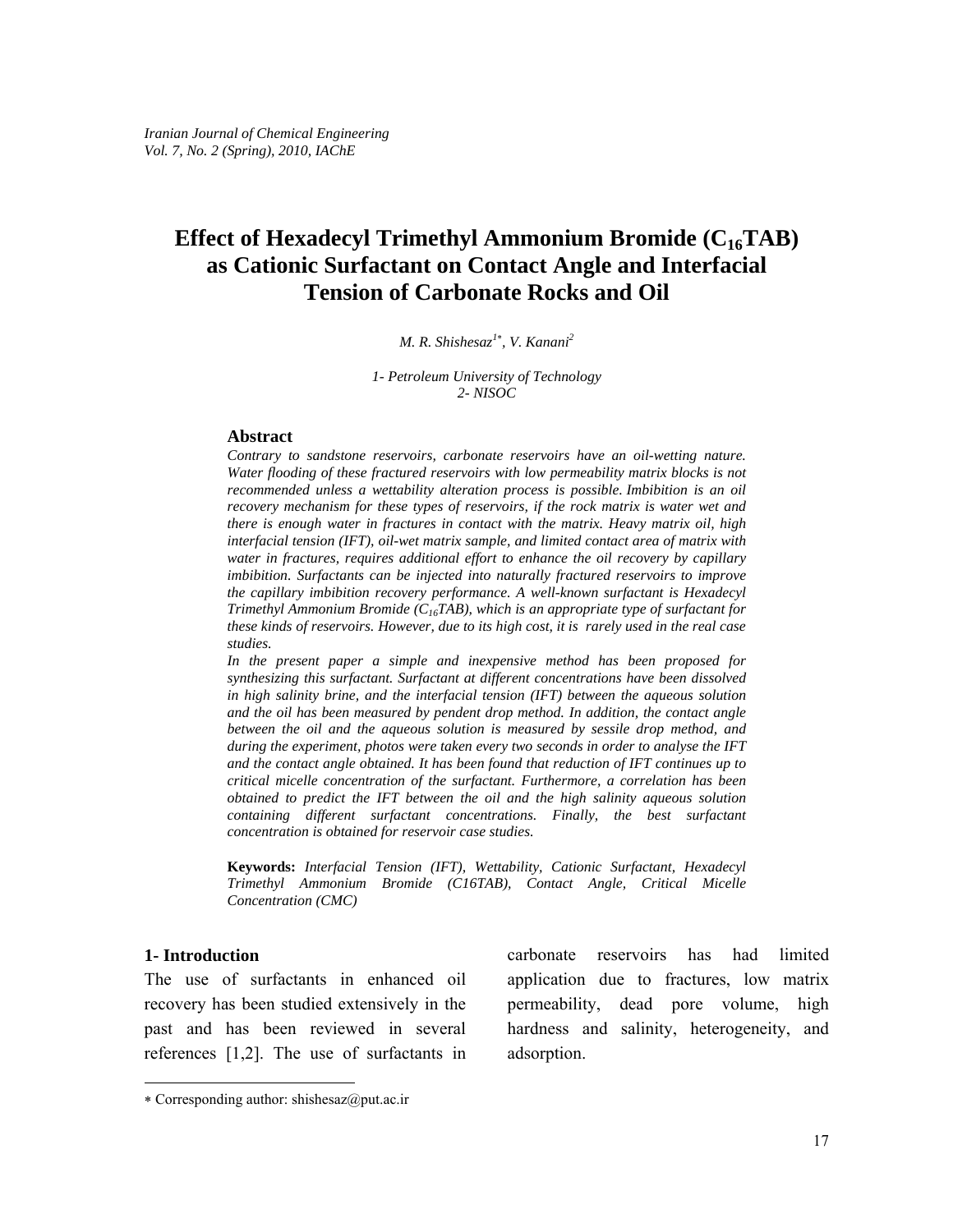There are some methods for IFT prediction, such as Parachor method or scaling laws. In all of these methods the fluids are assumed to be a mixture of pure components with a known exact concentration. Hence, if all the compositions and their exact concentrations of fluid are not clear, these methods cannot be used. Even in the best condition, if all the components with exact concentration are known, it is not recommended to estimate IFT of hydrocarbon-water by these methods, as these correlations can produce highly erroneous results, even for simple binary systems [3,5].

Firoozabadi and Ramey demonstrated IFT between water and pure hydrocarbons over a wide range of temperatures. Their findings are shown in Fig. 1. They have shown IFT function is as follows [6]:

$$
\text{IFT function} \equiv \sigma \frac{\gamma_4}{r} T_r^{0.3125} / \Delta \rho \tag{1}
$$



**Figure 1.** Generalized correlation for waterhydrocarbon interfacial tension [6]

Where,  $\sigma$  is the interfacial tension in mN/m or dyne/cm,  $T<sub>r</sub>$  is the reduced temperature for hydrocarbon at a temperature of measurement, and  $\Delta \rho$  is the density difference in  $g/cm<sup>3</sup>$ . They have correlated data from a number of sources on the interracial tension of pure hydrocarbons and pure water using the correlating parameter  $(\sigma^{\frac{1}{4}}T_r^{0.3125}/\Delta\rho)$  on the y-axis and the density difference  $\Delta \rho$  on the x-axis, and have demonstrated the reliability of their correlation for various compounds ranging from methane to n-dodecane. The above correlation was evaluated to estimate the oilwater IFT which indicated errors exceeding 30% [7]. The presence of surface active compounds in oil may prohibit the use of any generalized correlation which does not take such effects into account.<sup>[7]</sup>

Badakhshan has conducted some experiments to determinate the IFT of some pure hydrocarbons and water [8]. In this paper he has indicated that the Firoozabadi/Ramey correlation does not predict the measured values well for some brine systems and aliphatic compounds. For example, the calculated value for cyclohexane at  $21^{\circ}$ C is 40.5 mN/m, <sup>[7]</sup> while the measured value is 52.3 mN/m .The values are either above or below the correlation curve, contrary to prediction values. He has claimed that if a wider range of hydrocarbons was measured against the brine solutions, a different correlating line could perhaps be established. However, the correlation may be more apparent than real value because the product of  $\sigma$  and  $T_r$ , raised to low exponents, is essentially a constant and the inclusion of  $\Delta \rho$  in both the abscissa and ordinate makes the curve essentially the graph of a hyperbola. Finally, it can be concluded that there is no generalized equation for predicting IFT for all hydrocarbons-brine system with different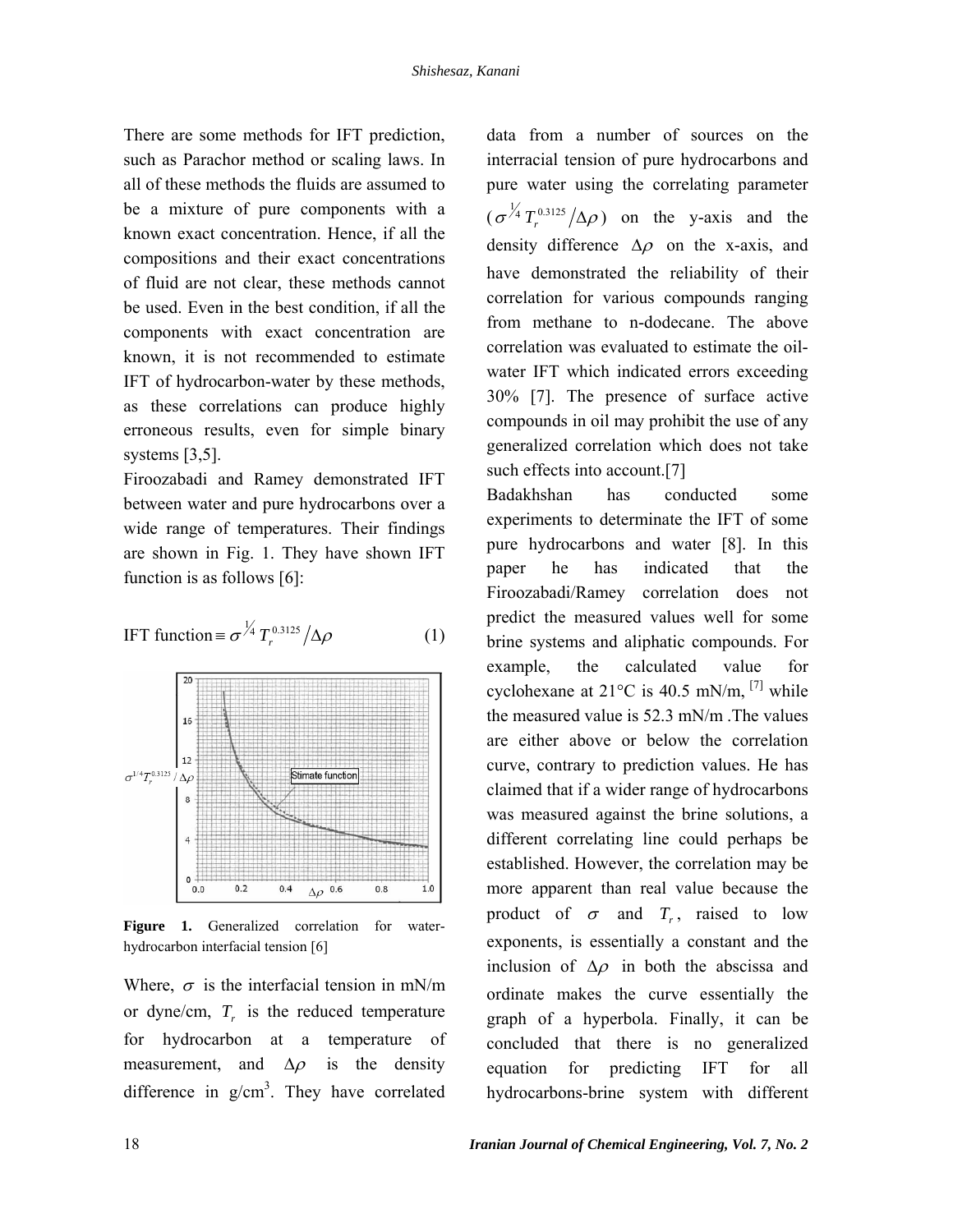temperatures and pressures [9, 10]. There are numerous methods to determine IFT [6-8, 11-13]. The pendant drop technique is a common one, based on the fact that small drops or bubbles tend to be spherical due to the predominance of surface forces over the gravitational forces acting on them. In this method, the surface or interfacial tension can be determined from measurements of the shape of the drop or bubble formed [11]. A drop hanging from a tip (or a clinging bubble) elongates as it increases in size because the difference in hydrostatic pressure becomes significant in comparison with that given by the curvature of the drop. If the drop's expansion is stopped before gravity overcomes the interfacial tension (in which case the drop falls or a bubble goes up), and the drop is left undisturbed, a force balance will be attained and the final shape of the drop will depend on its size, the density difference between the drop and its surroundings, and the surface/interfacial tension. In order to use this method, the parameter (S) is defined as follows:

$$
S = \frac{D_s}{D_e} \tag{2}
$$

Where,  $D_e$  is the equatorial diameter of the drop and  $D<sub>s</sub>$  is the diameter at a distance from the apex equal to  $D_e$  as shown in Fig. 2. There is a new shape dependent variable, H, which is basically a modified Bond number. This allows the interfacial tension to be calculated as:

$$
\sigma = \frac{\Delta \rho g D_e^2}{H} \tag{3}
$$



**Figure 2.** Drop measurements needed to calculate shape factor S

The relationship between H and S was determined experimentally, and a set of 1/H values versus S should be obtained. Extensive and reasonably accurate tables of such values are found in the literature [7, 14]. Therefore, the only information needed to calculate the interfacial tension from the drop's image are  $D_e$ ,  $D_s$  and  $\Delta \rho$  [14].

# **2- Experimental procedure**

We have used the simplest possible chemical route to synthesize the desired cationic surfactant  $(C_{16}TAB)$ . At first alkyl halides (R-Br) is synthesized by reacting hexadeconol alcohol (Merck Chemical Co. brand, with purity of 99%) with red phosphor, and also by adding bromide dropwise to the mixture. 1-bromo hexadecane formed is then reacted with trimethylamine (Merck Chemical Co. brand, with 99% purity) in the presence of acetonitrile and refluxed for 24 hours. The desired surfactant produced was in the form of white crystals which were then washed with alcohol and dried for 24 hours at room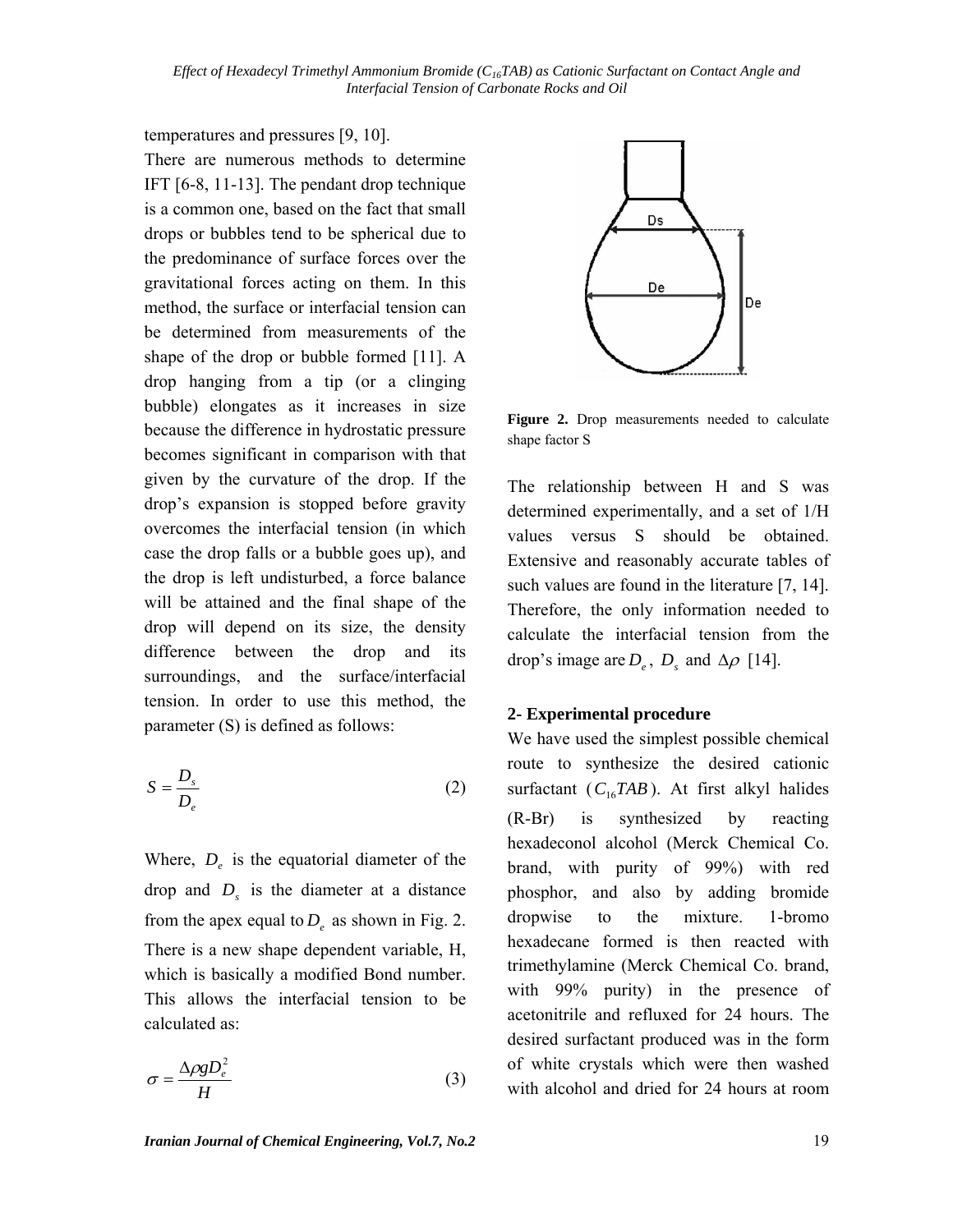temperature. The surfactant was then dissolved in alcohol and prepared for further investigation on contact angle and IFT. In order to investigate the effect of  $C_{16}TAB$ on IFT, the pendent drop experiment is done. Captive drop instrument, manufactured by the Alberta Research Center (ARC), is used for this purpose. During this experiment the pendent drop cell was filled with aqueous solution with different  $C_{16}TAB$  solution concentrations, and an oil/brine transfer vessel was filled with kerosene. Kerosene was injected through a micro pump into the pendent drop cell at a very low rate. Although this low flow rate makes the process time consuming, it allows the surfactant monomers and micelles to reach equilibrium between the two fluids. Choosing this low rate also guarantees that the oil drop separation from the tip is the result of density difference, not the flow rate of injection. A camera which is mounted on the instrument took a photo every 2 seconds during drop formation. The process of a drop formation can be observed in Fig. 3.



**Figure 3.** The process of a drop formation (a-d) in pendent drop method.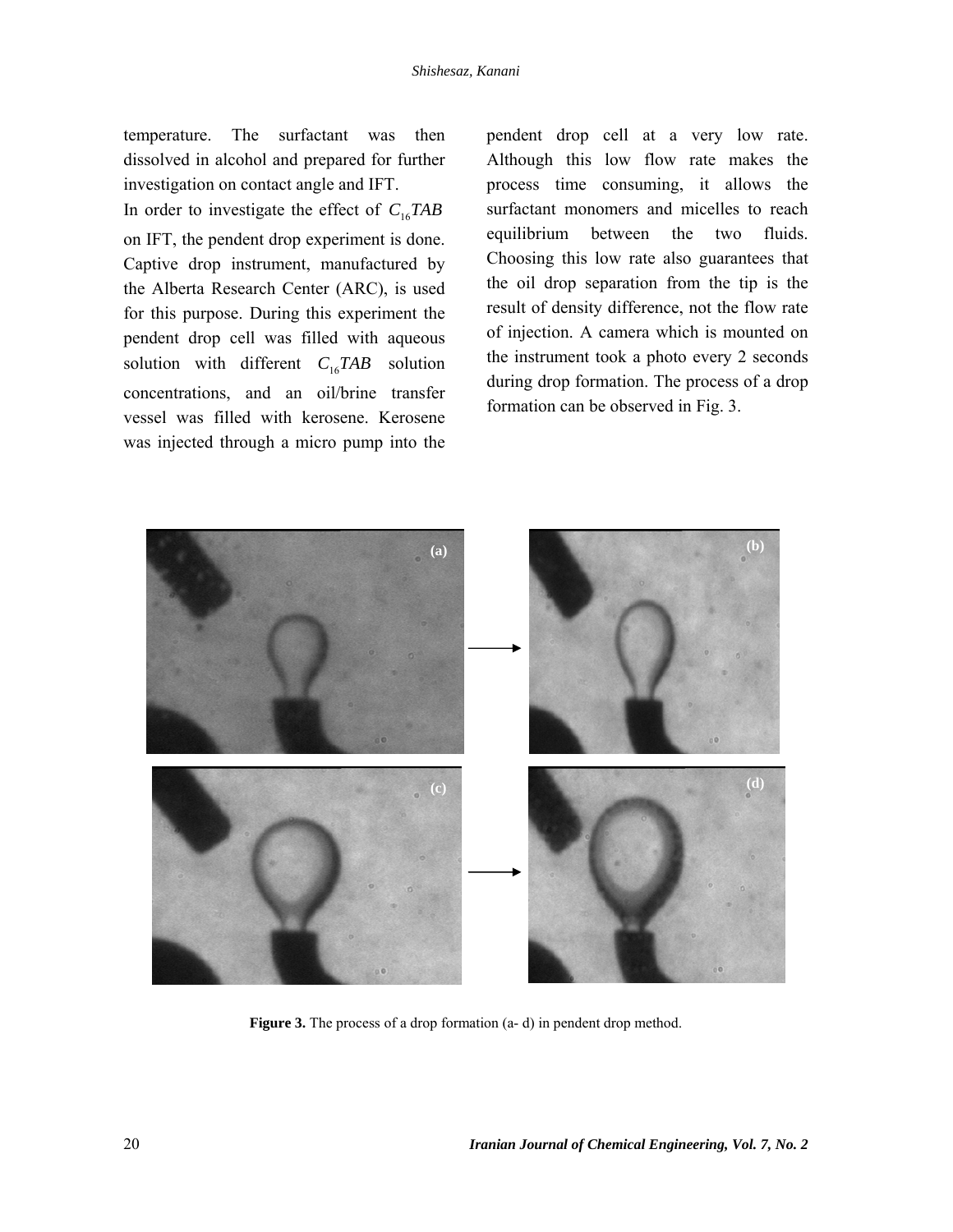In order to calculate the real drop size from the taken photos, calibration of the drop photos is essential, because all drop size calculations are based on pixel size. For converting these pixels to metric dimension, a photo should be taken from the calibration ball with a known exact diameter. It should be noted that the camera's zoom and its position was unchanged during the experiments; so the calibration process was not required for further experiments. The taken photos are digitized by ARC edge detection program. In order to calculate Ds, *De* , and IFT, a program is written in DELPHI 7 which uses digitized photos results. This program is able to use drop size and factors that are used in pendent drop method like  $D_e$  and  $D_s$  in order to calculate IFT.

# **3- Results and discussion**

It should be mentioned that kerosene was selected as the oil phase and high salinity brine with variable surfactant concentration as the aqueous phase in this project. The reason for choosing kerosene instead of crude oil was to ignore the effect of asphaltene and other surface active agent's effects which may be present in crude oil.

Brine used in this project was made by dissolving 150000 ppm NaCl in distilled water. Working with this high salinity brine was extremely difficult; however, it was chosen because of its similarity to south Iranian oil reservoir brine salinity.

In order to measure contact angle the real reservoir rock sample must be used, ideally. Since the original wettability alteration due to exposing rock samples to the aqueous solution during the experiment can produce some errors, fresh rock samples must be used in each test. It is known that a piece of polished calcite should be used as a representative of carbonate reservoir in the sessile drop method and a piece of polished quartz as a representative of the sandstone reservoir theoretically; however, these pieces cannot be real representatives of reservoirs because of the existence of some heterogeneity in the reservoir rock like fractures, clay and roughness, that cannot be applied to these pieces.

As carbonate reservoirs was the issue in this project, according to the literature it is expected that a piece of polished calcite be used in sessile drop experiment. But due to a lack of availability of polished calcite with an appropriate roughness (2 micron), homogenous smooth Plexiglas pieces were used as captive drop surfaces instead for polished calcite. The main reason for selecting Plexiglas was its oil-wetness behavior, enabling a better understanding of wettability alteration, and also knowing that surfactants result in increasing water-wetness of the surfaces.

It should be noted that the reported contact angle measured is the average of both the right and left angles. Although they should be the same, averaging reduces the errors.

Because of the interaction of the oil drop and the aqueous solution, as time passes the contact angle changes until equilibrium between the two phase surfaces is achieved. In the sessile drop experiment, it was noted that, as the time passed the correct contact angle can be accessible just after equilibrium point is achieved. This change can be explained by moving monomers and micelles from water to oil and against it. Contact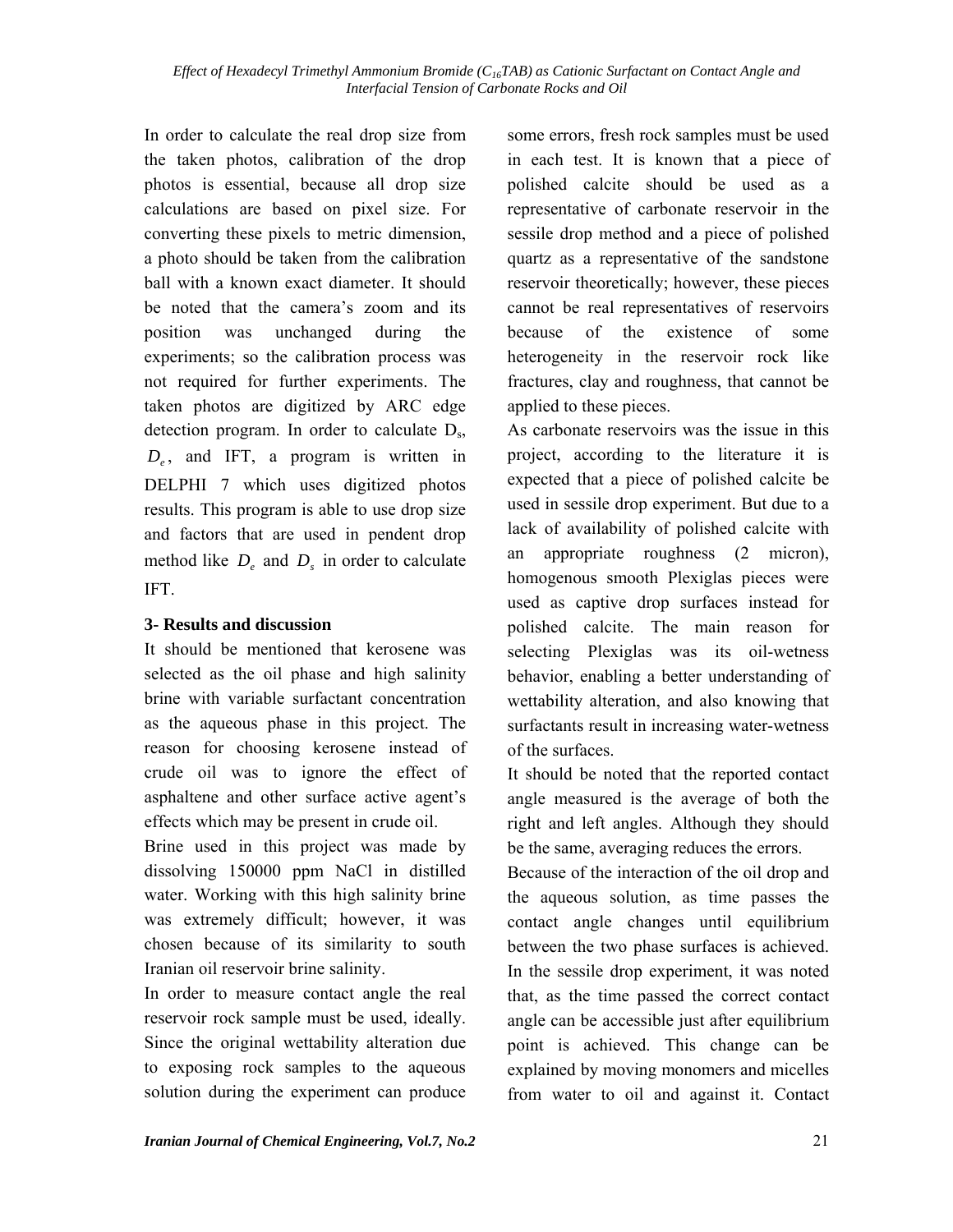angles of the mixture of oil and different surfactant concentrations at equilibrium point are measured and the obtained results are shown in Fig. 4.

As one can notice from Fig. 4, generally the same trend is observed for all drops in aqueous with different solution surfactant concentrations, but the time to reach equilibrium point for contact angle is different for different surfactant concentrations. On the other hand, the oil drop in the brine solution did not follow the same trend. It should be emphasized that the dynamic behavior of the contact angle is due to surfactant monomers and micelles transfer between two phases. Small changes in the primary points refer to the establishment of the drop on the surface. Various drops contact angle in different aqueous solutions are given in Table 1.

|  | <b>Table 1.</b> Equilibrated contact angle for different |  |  |  |  |
|--|----------------------------------------------------------|--|--|--|--|
|  | surfactant concentrations, measured by sessile drop      |  |  |  |  |
|  | method $(T=25^{\circ}C, P=1$ atm.)                       |  |  |  |  |

| <b>Surfactant solution</b> | <b>Equilibrate contact angle</b> |  |  |
|----------------------------|----------------------------------|--|--|
| (ppm)                      | (Degree)                         |  |  |
| $\theta$                   | 116.4706                         |  |  |
| 100                        | 79.11765                         |  |  |
| 150                        | 70.00110                         |  |  |
| 200                        | 51.47058                         |  |  |
| 250                        | 39.11765                         |  |  |
| 300                        | 32.94117                         |  |  |
| 350                        | 20.29411                         |  |  |
| 375                        | 10.00185                         |  |  |
| 400                        | 14.11764                         |  |  |



**Figure 4.** Variation of contact angle versus time for different amounts of surfactant concentrations in sessile drop method ( $T = 25^{\circ}C$ ,  $P = 1$ atm)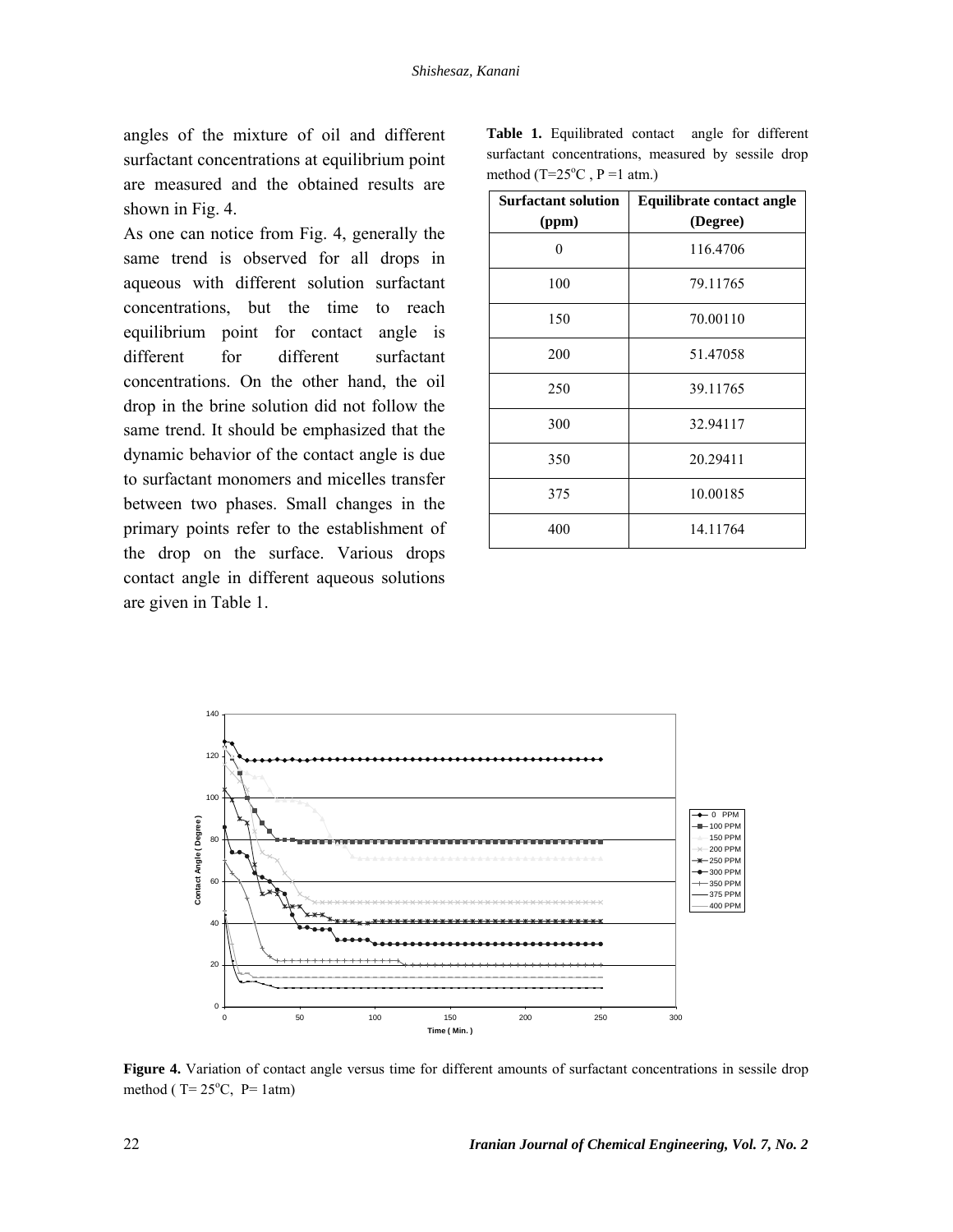As mentioned earlier, in order to evaluate the effect of surfactant on interfacial tension, pendent drop method was employed. A pendent drop cell was filled with aqueous solution with different surfactant concentrations and an oil/brine transfer vessel was filled with kerosene. Kerosene was injected through an ISCO pump into the pendent drop cell at a very low flow rate. Although this low flow rate makes the process time consuming, it will allow the surfactant monomers and micelles to reach equilibrium between two layers of oil and brine. Choosing a low flow rate, guarantees that the oil drop separation from the tip is the result of density difference, but not forces involved due to the injection of kerosene. A camera took a photo every 2 seconds during drop formation.

In order to ensure the results obtained are correct, IFT between some materials that are known and reported in the literature was calculated. Results of IFT measured by the equipment mention earlier and their related values reported in the literature are shown in Table 2. From the results obtained it can be concluded that all IFT measured should be multiplied by a correction factor of 1.15. The

main reason for this difference may refer to the digitizing process and light source adjustments.

In order to investigate the effect of  $C_{16}TAB$ on IFT reduction between kerosene and brine with a salinity of 150000 ppm NaCl at  $30^{\circ}$ C; a written program was used to determine IFT of each oil drop and aqueous solution. It should be added that this program is able to show drop size and factors that are used in pendent drop method like  $D<sub>e</sub>$  and  $D<sub>s</sub>$ . The points that are used to measure the IFT of the oil drop is shown graphically in Fig. 5.

As mentioned before, there is a parameter (1/H) in the pendent drop equation which is determined by Anderson given in a form of a table  $^{[7]}$ . In this program (1/H) is defined as a function of (S). In order to find this function, we have plotted all available data for (1/H) given in Anderson's table versus their related (S), and by using "SIGMAPLOT" software, from which the best curve was determined. The results of this finding can be observed in Fig. 6, and the obtained function is:

$$
1/H = 0.3153 \cdot S^{-2.6071}
$$
 (4)

| <b>Fluids</b>             | <b>Measured</b><br>IFT(mN/m) | Literature Value<br>(mN/m) | <b>Needed</b><br>Coefficient | <b>Relative</b><br>Difference $(\% )$ |  |
|---------------------------|------------------------------|----------------------------|------------------------------|---------------------------------------|--|
| Water/Air $(25^{\circ}C)$ | 62.05922                     | 71.99                      | 1.161621                     | 13.7947                               |  |
| Acetone/Air               | 19.10975                     | 22                         | 1.151245                     | 13.1375                               |  |
| n-hexane/Air              | 14.83441                     | 17                         | 1.145984                     | 12.7387                               |  |
| Methanol/Air              | 19.13533                     | 22.07                      | 1.152364                     | 13.2971                               |  |
| Toluene/Air               | 24.07078                     | 27.93                      | 1.160328                     | 13.8175                               |  |
| Water/Toluene             | 27.74902                     | 32                         | 1.153194                     | 13.2843                               |  |
| Water/CCl4                | 39.08643                     | 45                         | 1.151295                     | 13.1413                               |  |

**Table 2.** Comparison between IFT measured and those reported in the literature.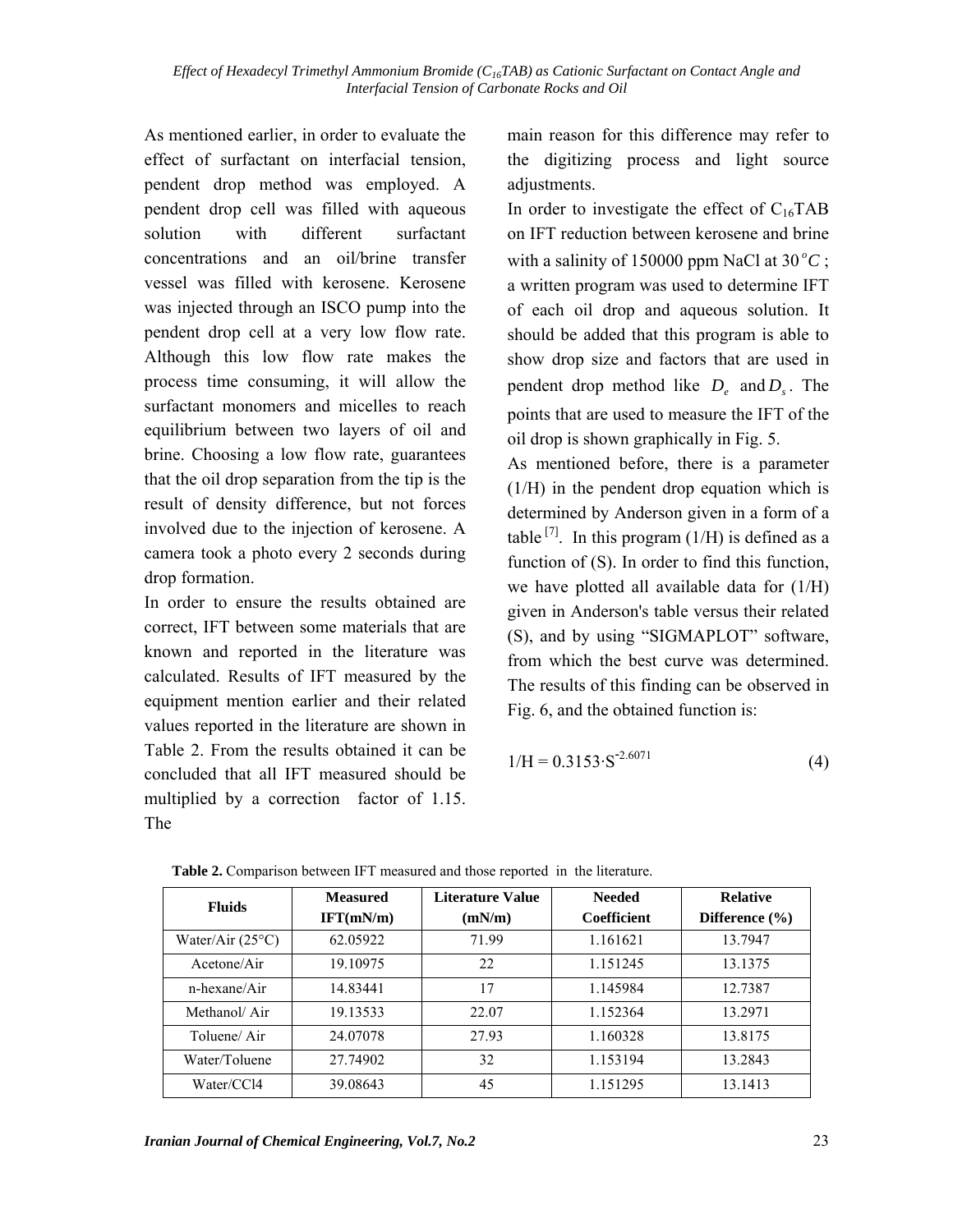

**Figure 5.** A drop formed in pendent drop experiment and the related one in the output of the program.



**Figure 6.** curve obtained for 1/H versus S.

In each point of the figures, 7 is representative of IFT between the surfactant solution and the kerosene drop in the given temperature and is the average of more than five values (it should be pointed out, all tests were conducted at a pressure of 1 atmosphere). Maximum care was taken with all tests in order to minimize the possible error. For this reason each test has been repeated at least three times.

Interfacial tension of *C*16*TAB* aqueous solution reaches the lowest point around the solution concentration of 345 ppm. This concentration, which is shown with a legend of square point, is called the critical micelle concentration (CMC) of  $C_{16}TAB$  aqueous solution. After CMC, the interfacial tension remains constant or slightly increased.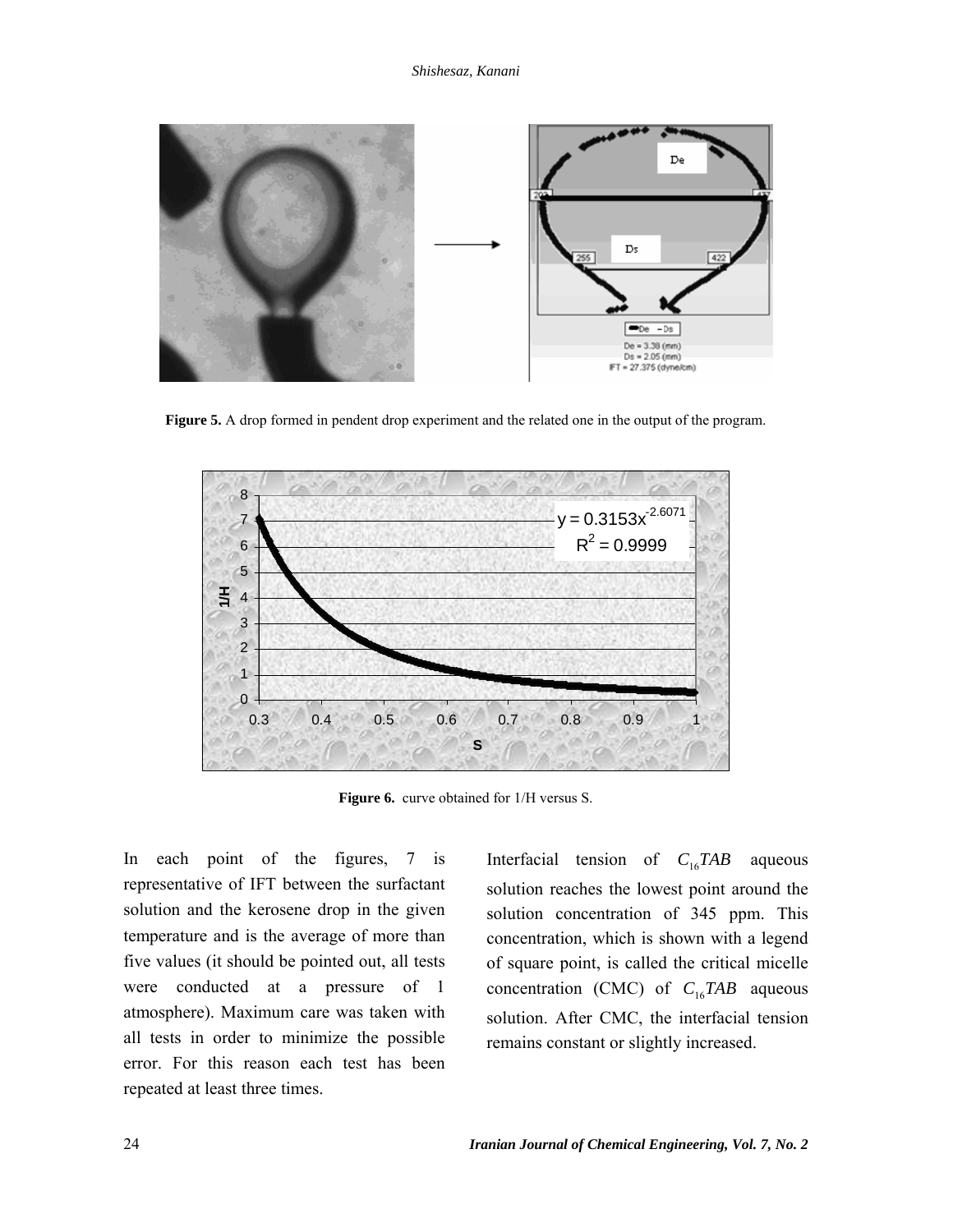

**Figure 7.** Variation of IFT with surfactant concentration ( $T=30$  °C,  $P=1$ atm.)

As Badakhshan has reported, interfacial tension can be considered as a linear function versus temperature in constant surfactant saturation  $^{[7]}$ . Therefore, for each tested surfactant concentration, we have modeled a linear correlation between temperature and interfacial tension. The correlation for all surfactant concentration is the same  $(IFT = A_1T + A_2)$ , where  $A_1$  and  $A_2$  are constants that differ for each concentration. To estimate  $A_1$  and  $A_2$  we have used the least squares method in this program, after finding the average of the measured data for each temperature in the given surfactant concentration. So  $A_1$  and  $A_2$  can be found easily in the given conditions. Table 3 shows the values obtained for these obtained constants.

Another result worth mentioning is the development of a correlation to predict IFT in different temperatures and surfactant concentrations. Through the experiments, pressure was atmospheric pressure. The pressure sensitivity was not investigated, because as mentioned, the oil used in this research was not live and contained no

solution gas. In addition, pressure changes have no considerable effect on  $IFT<sup>[6]</sup>$ . Note that surfactant concentration must be in the range of 0 to 400 ppm for IFT prediction by this program. Some predicted IFT for different surfactant concentrations are shown in Table 4.

**Table 3.** The obtained constants in function  $(IFT=A_1T+A_2)$  calculated by written program.

| <b>Surfactant</b><br>concentration (ppm) | $\mathbf{A1}$ | A <sub>2</sub> |
|------------------------------------------|---------------|----------------|
| 0                                        | $-0.06$       | 38.51          |
| 50                                       | $-0.1$        | 24.86          |
| 100                                      | 0.01          | 12.73          |
| 150                                      | $-0.07$       | 17.66          |
| 200                                      | $-0.1$        | 14.29          |
| 250                                      | $-0.05$       | 12.33          |
| 275                                      | $-0.04$       | 8.19           |
| 300                                      | $-0.08$       | 8.8            |
| 325                                      | $-0.04$       | 6.53           |
| 350                                      | $-0.04$       | 5.6            |
| 375                                      | $-0.07$       | 8.69           |
| 400                                      | $-0.04$       | 5.89           |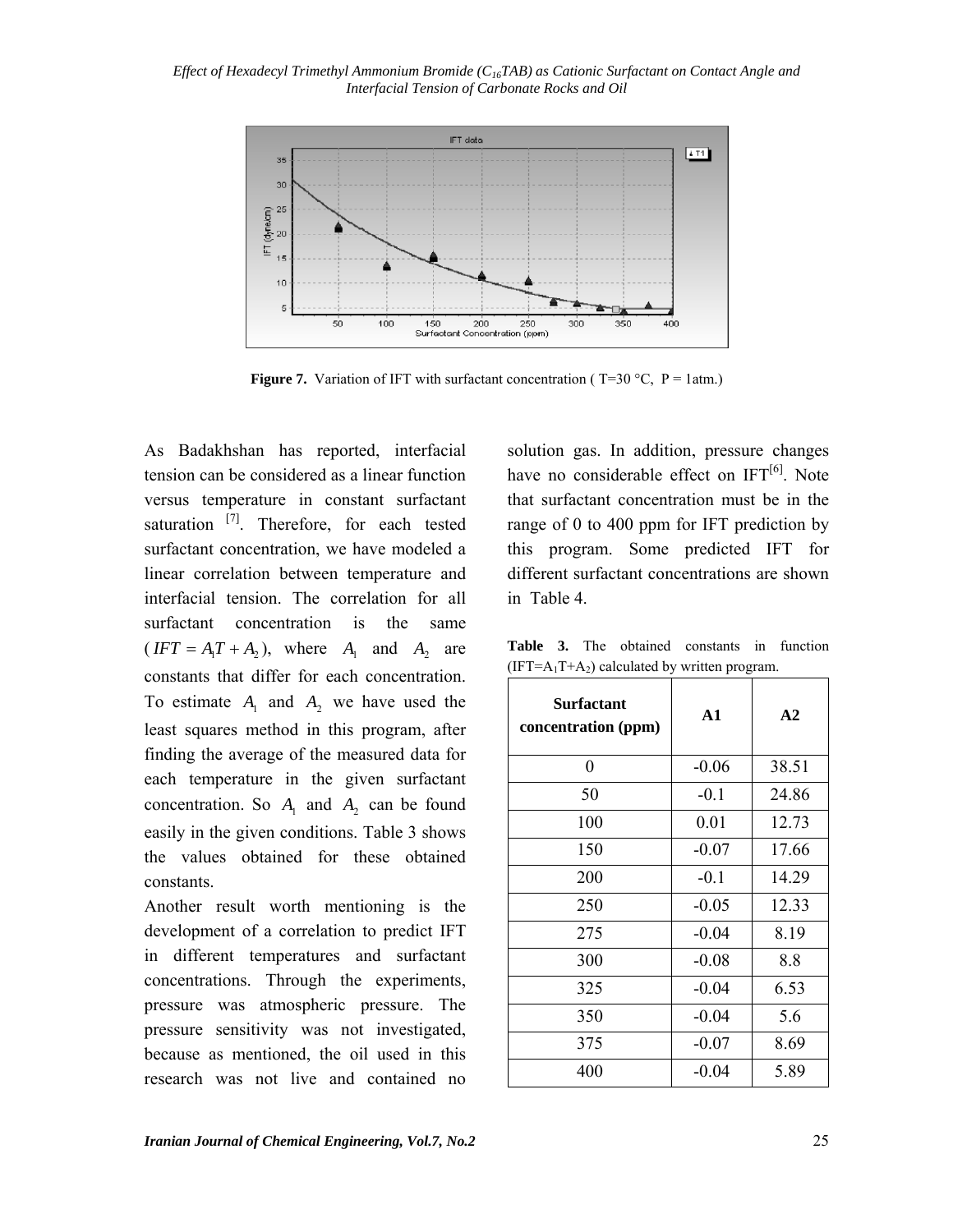| <b>Surfactant</b><br>concentration (ppm) | A1      | A2    | <b>Temperature</b> | <b>Predicted IFT</b> |  |
|------------------------------------------|---------|-------|--------------------|----------------------|--|
| 25                                       | $-0.07$ | 31.23 | 55                 | 27.38                |  |
| 45                                       | $-0.09$ | 25.76 |                    | 21.71                |  |
| 120                                      | $-0.01$ | 14.59 | 50                 | 14.09                |  |
| 225                                      | $-0.08$ | 13.23 |                    | 14.09                |  |

**Table 4.** Predicted IFT by the written program.

# **4- Conclusions**

- 1) Hexadecyl Trimethyl Ammonium Bromide ( $C_{16}TAB$ ) has been synthesized in a much cheaper way and it can be considered a good issue for case study injection.
- 2) A correlation is obtained to predict IFT between oil and brine containing different amounts of surfactant concentrations. Note that brine salinity is considered as a fixed parameter (150000 ppm) and temperature and surfactant concentrations are considered as variable parameters. It is easily possible to predict IFT for any temperature and surfactant concentration.
- 3) Use of a small amount of cationic surfactant ( $C_{16}TAB$ ), along with oil, has reduced the contact angle up to critical micelle concentration formation of the surfactant. Even though the tests are not applied on carbonate rocks, one can conclude that by using this type of surfactant the contact angle of the mixture and carbonate rocks will also be reduced.
- 4) It has been shown that the contact angle increases after CMC.
- 5) Interfacial tension (IFT) also decreases

with increasing surfactant concentration up to CMC value, and after this concentration it remains constant or slightly increased.

6) The recommended surfactant concentration for reduction of IFT is near critical micelle concentration.

# **5- Acknowledgment**

We wish to express our sincere thanks to National Iranian South Oil Company (NISOC) for their helpful support.

# **6- Nomenclature**

- De equatorial diameter, mm
- D<sub>s</sub> diameter at distance from apex, mm
- H modified bond number
- S ratio of  $D_s/D_e$
- $T_r$  reduced temperature
- $\Delta P$  density difference, g/cm<sup>3</sup>
- σ interfacial tension, mN/m

### **References**

- [1] Shah, D.O. and Schechter, R. S., Improved oil recovery by surfactant and polymer flooding, Academic Press, New York, (1977).
- [2] Bansal, V. K., Shah, D. O., "The effect of ethoxyled sulfonates on salt tolerance and optimal salinity of surfactant formulations for tertiary oil recovery". Sot. Pet. Eng. J., June, 167- 172, (1978).